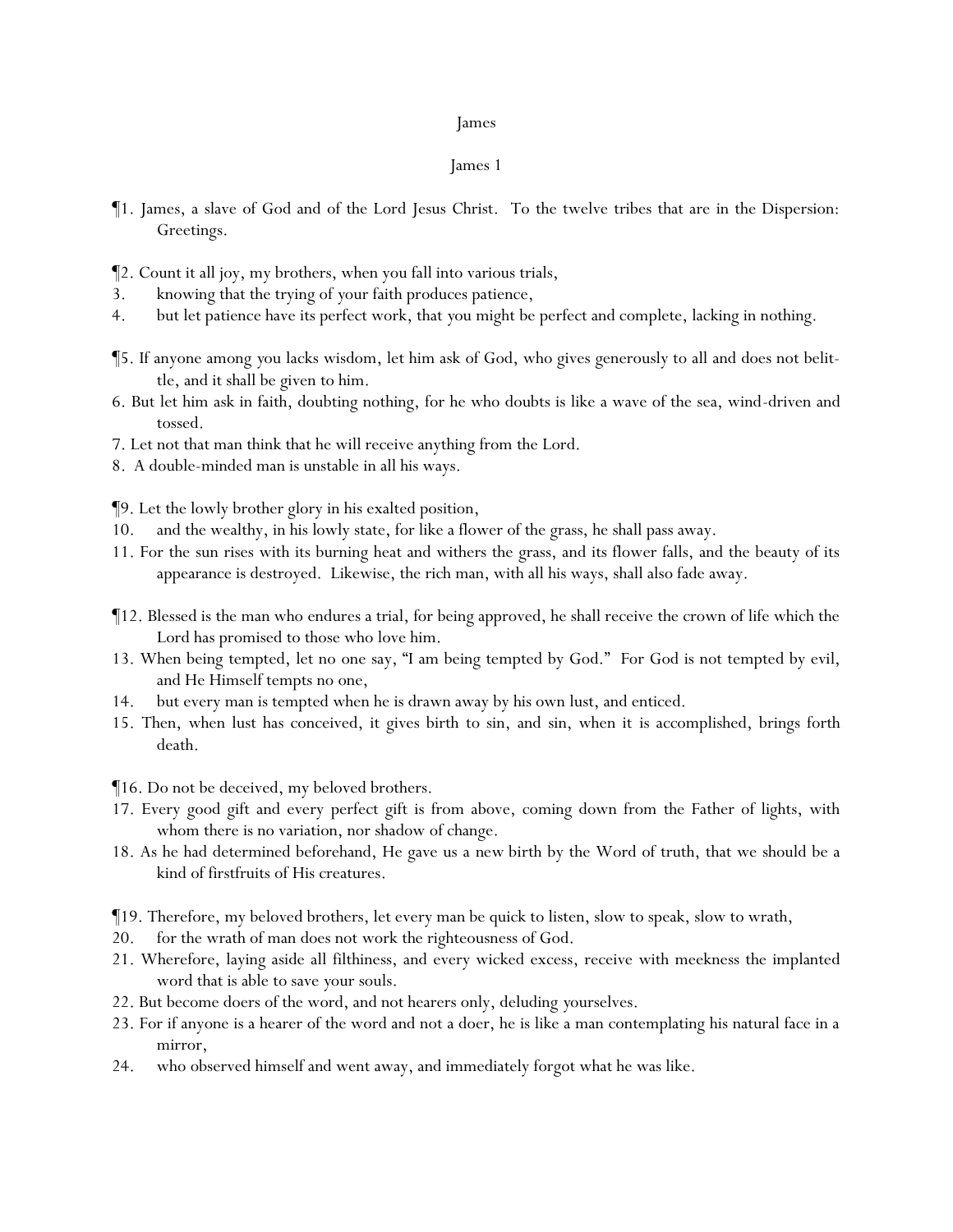- 25. But he who looks into the perfect law of liberty, and perseveres, not being a forgetful hearer but a doer of the work, this man will be blessed in his doing.
- 26. If anyone among *y*ou thinks he is religious, not bridling his tongue but deceiving his own heart, this man's religion is in vain.
- 27. Pure and undefiled religion before God the Father is this: to take care of orphans and widows in their affliction, and to keep oneself unspotted by the world.

- ¶1. My brothers, do not hold the faith of our Lord of glory, Jesus Christ, with respect of persons.
- 2. If a man should come into your synagogue with a gold ring, in fine clothes, and a poor man also comes in with shabby clothes,
- 3. and *y*ou have respect toward the one who is wearing the fine clothing, and *y*ou say to him, "You sit here in a good place," but to the poor man *y*ou say, "You stand there," or "Sit here at my footstool,"
- 4. have *y*ou not then shown partiality among *y*ourselves, and become judges with evil thoughts?
- 5. Listen, my beloved brothers. Has not God chosen the poor of the world, rich in faith, and heirs of the kingdom which He has promised to those who love Him?
- 6. But *y*ou have despised the poor man. Do not rich men oppress *y*ou and drag *y*ou into courts?
- 7. Do they not blaspheme the good name by which *y*ou are called?
- 8. If *y*ou truly are fulfilling the royal law, according to the scripture, "You shall love your neighbor as yourself," *y*ou are doing well,
- 9. but if *y*ou show respect of persons, *y*ou are committing sin, and are convicted by the law as transgressors.
- 10. Whoever keeps the whole law, yet stumbles at one point, is guilty of all.
- 11. For He who said, "You shall not commit adultery," also said, "You shall not murder." So, if you do not commit adultery, but do commit murder, you have become a transgressor of the law.
- 12. So speak and so act as they who shall be judged by the law of liberty.
- 13. For he will have judgment without mercy who has shown no mercy. Mercy triumphs over judgment.

¶14. What good is it, my brothers, if someone claims to have faith, but has no works? Can faith save him?

- 15. If a brother or a sister be without clothing or be lacking in daily food,
- 16. and one of *y*ou should say to them, "Go in peace; be warm and filled," but *y*ou do not give them the things necessary for the body, what good is it?
- 17. So, too, faith by itself, if it have no works, is dead.
- 18. But someone will say, "You have faith, and I have works." You show me your faith apart from your works, and I will show you my faith by my works.
- 19. You believe that God is one. You do well. The demons also believe, and they tremble.
- 20. But are you willing to know, O vain man, that faith without works is dead?
- 21. Was not Abraham our father justified by works after he offered up Isaac his son on the altar?
- 22. Do you see that faith was working together with his works and that faith was perfected by his works?
- 23. And so, the scripture was fulfilled that says, "Abraham believed God, and it was reckoned to him as righteousness," and he was called God's friend.
- 24. *Y*ou see, then, that by works a man is justified, and not by faith only.
- 25. And likewise, was not Rahab the harlot also justified by works when she welcomed the messengers and then sent them out by another way?
- 26. Therefore, just as the body without a spirit is dead, so also, faith without works is dead.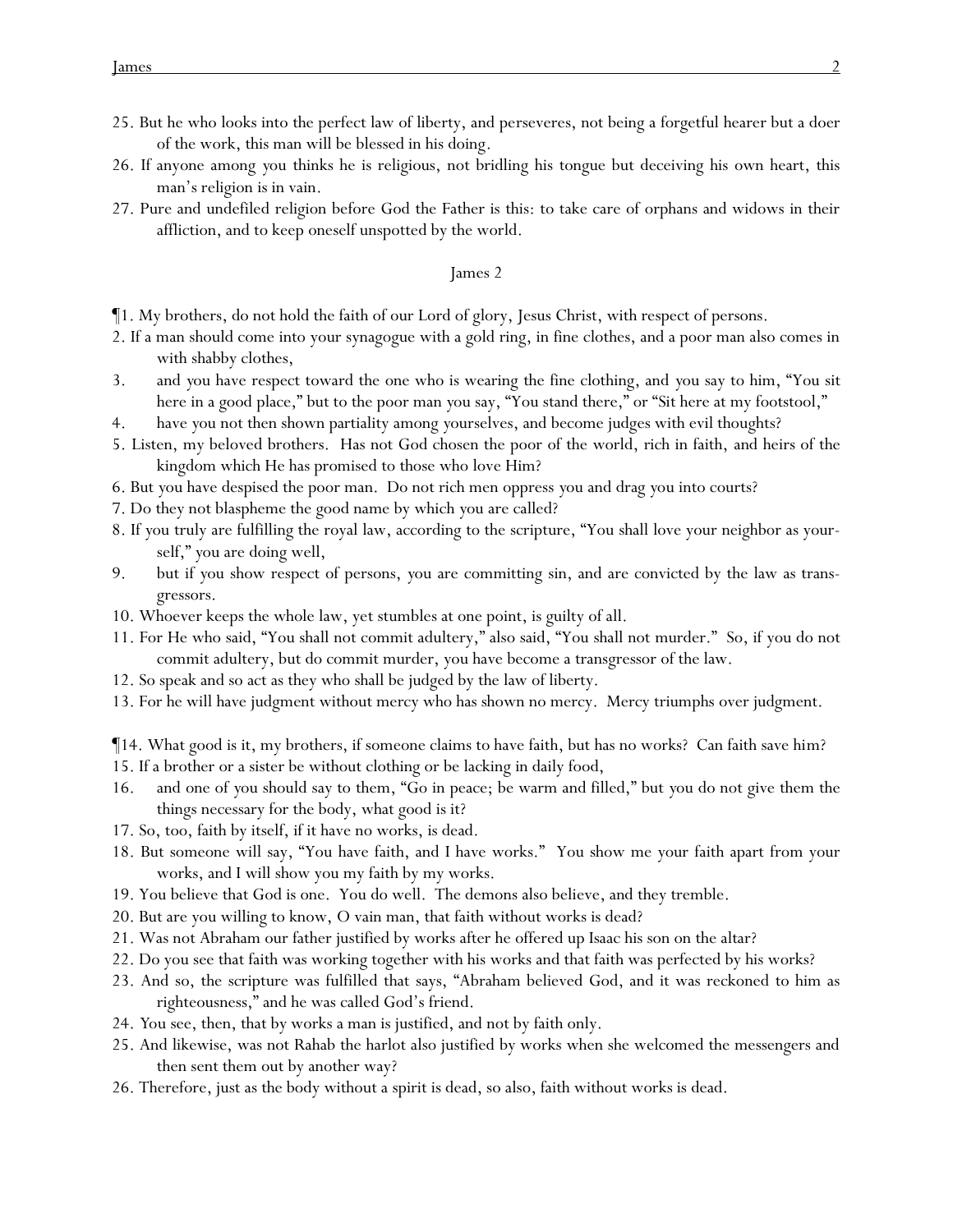- ¶1. Do not be many teachers, my brothers, seeing that we shall receive stricter judgment.
- 2. For we all offend in many ways. If someone does not offend in word, he is a perfect man, able also to bridle the whole body.
- 3. Behold, we put bits in the mouths of horses to make them obey us, and we guide their whole body.
- 4. Behold, even ships, though so large and driven by fierce winds, are steered by a small rudder, wherever the pilot determines.
- 5. So also, the tongue is a small member, and yet it makes great boasts. Behold, how great a forest a small fire sets ablaze!
- 6. Indeed, the tongue is a fire, a world of unrighteousness. This is how the tongue is situated among our members, defiling the whole body and setting on fire the wheel of life, and it is set on fire by Gehenna1.
- 7. For every species of beasts, and birds, and reptiles, and creatures of the sea is tamed and has been tamed by the human species,
- 8. but no one among men can tame the tongue; it is an uncontrollable evil, full of deadly poison.
- 9. With it, we bless God, even the Father, and with it, we curse men who are created in God's likeness.
- 10. Out of the same mouth comes forth blessing and cursing. These things, my brothers, ought not to be.
- 11. A fountain does not issue sweet and bitter *water* from the same opening, does it?
- 12. A fig tree cannot bear olives, can it, my brothers? or a grapevine, figs? Just so, no fountain yields salt water and fresh.
- ¶13. Who among *y*ou is wise and understanding? Let him by good conduct show his works in the meekness of wisdom.
- 14. If *y*ou have bitter envy and strife in *y*our heart, do not glory *in spite of it* and so, lie against the truth.
- 15. This wisdom does not come down from above, but is earthly, sensual, demonic.
- 16. For where envy and strife are, there is disorder and every base thing.
- 17. But the wisdom from above is, first of all, pure, then peaceable, gentle, open to reason, full of mercy and good fruit, impartial, and sincere.
- 18. And the fruit of righteousness is sown in peace by those who produce peace.

## James 4

- ¶1. From where are the conflicts and quarrels among *y*ou? Are they not from this, from *y*our passions that war in *y*our members?
- 2. *Y*ou covet, but *y*ou do not have. *Y*ou kill and *y*ou envy, but *y*ou cannot obtain. *Y*ou quarrel and fight, *but y*ou do not have because *y*ou do not ask.
- 3. *Y*ou ask, but *y*ou do not receive because *y*ou ask wickedly, that *y*ou might squander it on *y*our pleasures.
- 4. *You* adulterers and adulteresses! Do *y*ou not know that the friendship of the world is enmity against God? Therefore, whoever would be a friend of the world makes himself an enemy of God.
- 5. Or do *y*ou suppose that the scripture says in vain, "The spirit that dwells in us longs for envy"?
- 6. But He gives greater grace; therefore, it says, "God resists the proud, but gives grace to the humble."
- 7. Submit, therefore, to God. Resist the Accuser, and he will flee from *y*ou.

<sup>&</sup>lt;sup>1</sup> The word *Gehenna* is often mistranslated as "hell", but it refers instead to what John called in Revelation "the Lake of Fire". See *What the Bible Really Says about Hell*, available for online reading at GoingtoJesus.com.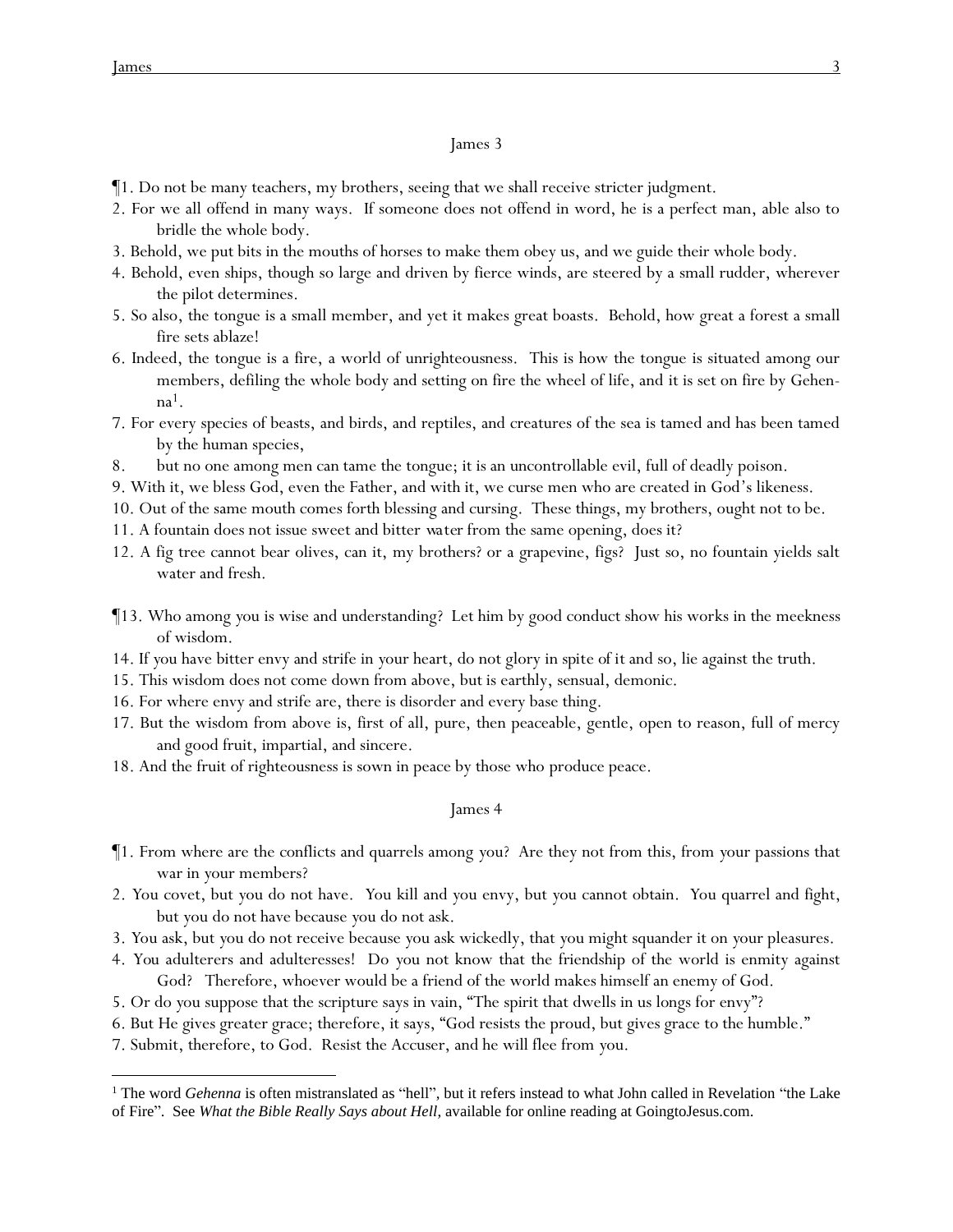- 8. Draw near to God, and He will draw near to *y*ou. Cleanse *your* hands, *you* sinners, and purify *your* hearts, *you* double-minded!
- 9. Be miserable, and mourn, and weep! Let *y*our laughter be turned into mourning and *your* joy into dejection!
- 10. Humble *y*ourselves before the Lord, and he will lift *y*ou up!
- ¶11. Do not speak evil of one another, brothers. He who speaks evil of a brother and condemns his brother, speaks evil of the law and condemns the law. And if you condemn the law, you are not a doer of the law but a judge.
- 12. There is one law-giver, who is able to save and to destroy. Then, who are you that condemns another?
- ¶13. Come now, *y*ou who say, "Today or tomorrow we will go to this city, and work there for a year, and buy and sell and make a profit,"
- 14. whereas *y*ou do not know what *will happen* tomorrow. For what *is y*our life? It is a mist that appears for a little while, and then dissipates.
- 15. Instead, *y*ou should say, "If the Lord will, then we will live, and do this or that."
- 16. But as it is, *y*ou are boasting in *y*our presumptions. All such boasting is evil.
- 17. Now, to him who knows to do good and does not do it, to him it is sin.

- ¶1. Come now, *you* rich men! Weep! howling for *y*our impending miseries!
- 2. *Y*our wealth is rotted, and *y*our garments are moth-eaten.
- 3. *Y*our gold and silver are corroded; their rust will be a witness against *y*ou, and it will eat *y*our flesh like fire. *Y*ou have stored up treasure for the last days.
- 4. Behold, the wages of the laborers who harvested *y*our fields, which were fraudulently withheld by *y*ou, cry out, and the cries of the reapers have entered into the ears of the LORD of hosts.
- 5. *Y*ou have lived in luxury on the earth, and in self-indulgence. *Y*ou have nourished *y*our hearts as for a day of slaughter.
- 6. *Y*ou have condemned, *y*ou have murdered the righteous man, who does not resist *y*ou.
- ¶7. Now then, be patient, brothers, until the coming of the Lord. Behold, the husbandman waits for the precious fruit of the earth, patiently waiting for it until it receives the early and the latter rain.
- 8. *Y*ou be patient, too. Establish *y*our hearts, for the coming of the Lord is at hand.
- 9. Do not murmur against one another, brothers, lest *y*ou be condemned. Behold, the Judge is standing before the gates.
- 10. Take, my brothers, the prophets who spoke in the name of the Lord as an example of suffering hardships and of patience.
- 11. Behold, we count them blessed who endure. *Y*ou have heard of the patience of Job and have seen the outcome from the LORD, that He is compassionate and merciful.
- ¶12. Above all, my brothers, do not swear, neither by heaven nor by earth, nor by any other oath, but let *y*our yes be yes, and *your* no, no, lest *y*ou fall into hypocrisy.
- ¶13. Is anyone among *y*ou suffering hardships? Let him pray. Is anyone cheerful? Let him sing psalms.